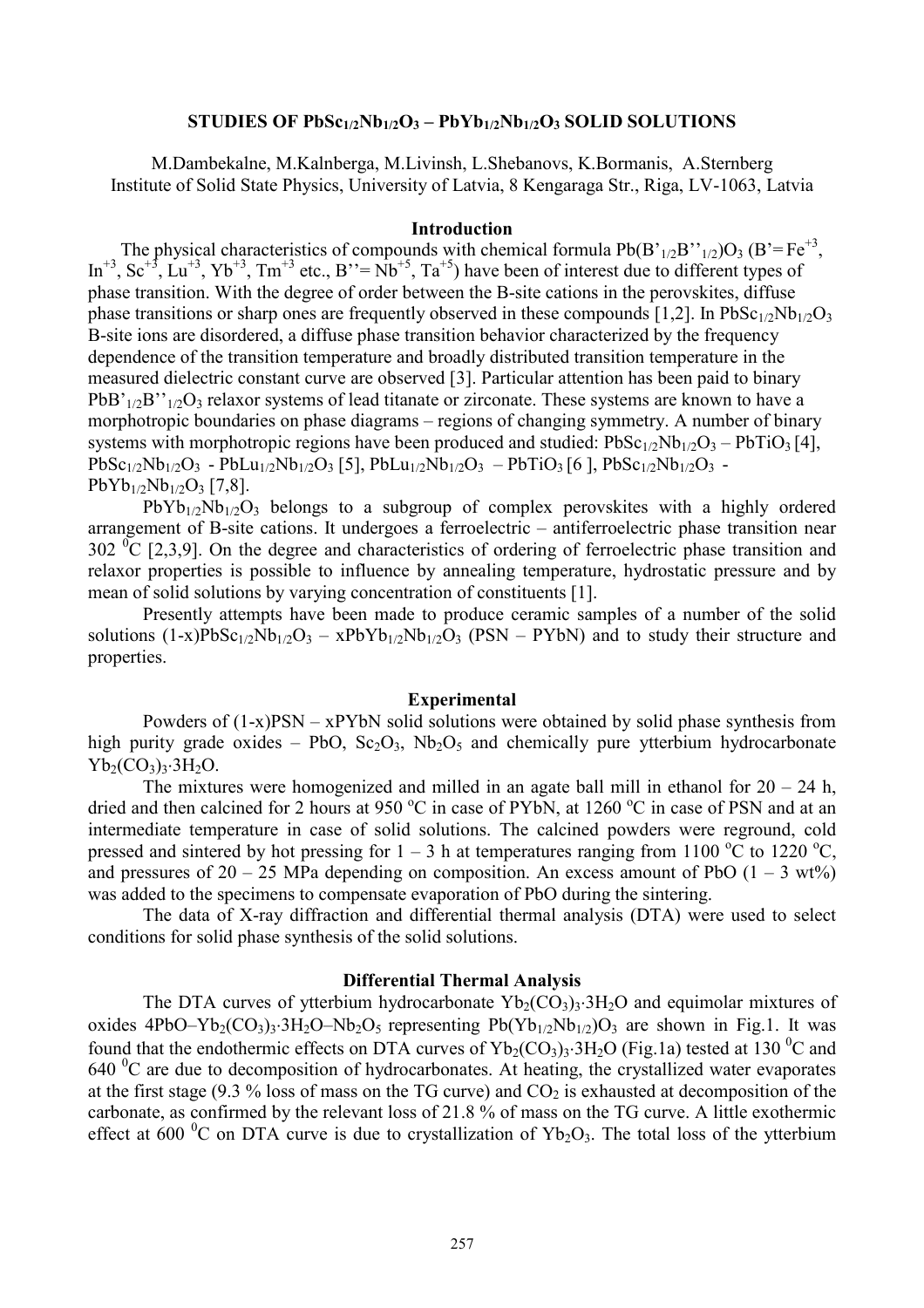hydrocarbonate mass (31.1 %) on the TG curve is in good agreement with the calculated value (32.07 %).

The endothermic effect at heating of the equimolar precursors for PbYbN (Fig.1b) is related to evaporation of crystallized water  $(140<sup>0</sup>C)$ . Decomposition of ytterbium carbonate proceeds simultaneously with formation of the first intermediate compound –  $2PbO\cdot Nb<sub>2</sub>O<sub>5</sub>$  as suggested by a pronounced exothermic effect at  $670\degree$ C on DTA curve and a corresponding loss of mass (8.9 %) on the TG curve. The reactivity of  $Yb_2O_3$  released at decomposition of ytterbium hydrocarbonate, is enhanced considerably, and formation of PYbN is more intensive. The endothermic effect at  $850\text{ °C}$  on the DTA curve is due to melting of lead oxide. X-ray diffraction data and DTA curves show that the solid phase reaction is fastest in the  $830-870$  <sup>0</sup>C interval. About 3 phases exist simultaneously while PYbN is being formed as the main phase.



FIGURE 1. DTA curves:

**a** - ytterbium hydrocarbonate  $Yb_2(CO_3)_3.3H_2O$ ; **b** – the 4PbO–Yb<sub>2</sub>(CO<sub>3</sub>)<sub>3</sub>·3H<sub>2</sub>O–Nb<sub>2</sub>O<sub>5</sub> mixture corresponding to  $Pb(Yb_{1/2}Nb_{1/2})O_3$ .

### **X-ray Measurements**

Analysis of the 200, 220, and 222 diffraction maxima of PYbN shows a monoclinic distortion of the perovskite cell at room temperature. Pure ytterbium niobate has a pronounced long-range order in the B sublattice (the X-ray diffraction pattern suggests a superstructure) and a pseudomonoclinic cell. PYbN and compositions of higher PYbN concentrations  $(x=0.7-1.0)$  have a true orthorhombic unit cell of the Bmm2 space group. Another observed type of superlattice is associated with an AFE lattice modulation. With the increase of PSN concentration  $(x<0.7)$  the intensity of the superlattice diffraction maximums gradually decreases to zero. The crystal structure of compositions changes from orthorhombic (compositions with 0.7≤x≤1.0) to pseudocubic  $(0.2 \le x \le 0.7)$  to rhombohedric  $(0 \le x \le 0.2)$  and is in good agreement with other reports [7,8].

#### **Dielectric Properties**

For dielectric studies the specimens were furnished with silver paste electrodes fired for 5 min at 600  $^{0}$ C. Dielectric permittivity  $\varepsilon$  and dielectric loss tan $\delta$  were measured on a HP4194A instrument at frequencies 1.0, 10, and 100 kHz.

Fig.2 shows the dielectric permittivity vs. temperature curves  $\varepsilon(T)$  of the  $(1-x)PSN - xPYbN$ solid solutions. An AFE to PE phase transition is observed in pure ytterbium niobate at  $300<sup>0</sup>C$ . In compositions of higher PYbN concentrations  $(1.0 \le x \le 0.70)$  (Fig.2a), the phase transition is sharp and does not depend on the frequency of the measuring field. Broadening of the phase transition and dispersion of the dielectric permittivity characteristic to ferroelectric relaxors are observed within the 0≤x≤0.6 concentration interval.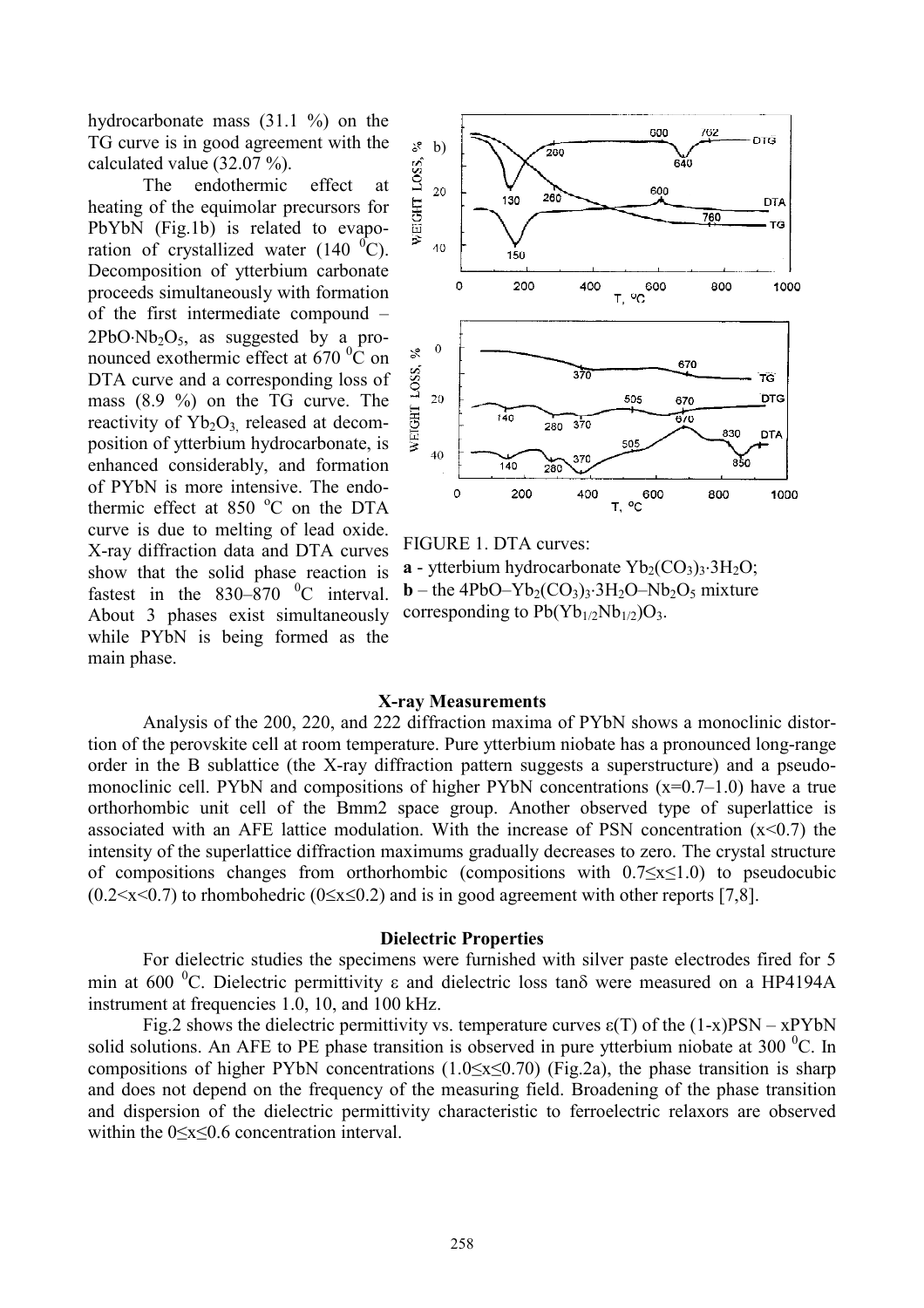Pure PSN has a phase transition at 90 ${}^{0}C$  where the dielectric permittivity reaches about 40000. The values of dielectric permittivity of the  $(1-x)PSN - xPYbN$  solid solutions decrease rapidly with the increase of ytterbium concentration:  $\varepsilon_{\text{max}}$ =26000 at x=0.2;  $\varepsilon_{\text{max}}$ =6000 at x=0.5;  $\varepsilon_{\text{max}}$ =1200 at x=0.7;  $\varepsilon_{\text{max}}$ =800 at x=0.8 and  $\varepsilon_{\text{max}}$ =650 at x=0.9;  $\varepsilon_{\text{max}}$ =350 at x=1.0.



FIGURE 2. Temperature dependence of dielectric permittivity  $\varepsilon(T)$  of the (1-x)PSN — xPYbN solid solution ceramics  $(f = 1kHz)$ :

 $a$  – for solid solutions  $x = 0.7 - 1.0$ ; b - for solid solutions  $x = 0.6 - 0.3$ . The numbers at curves show mole parts of PYbN.

Fig.3 shows the dependence of the temperature of dielectric permittivity maximums on the composition. The temperature  $T\varepsilon_{\text{max}}$  decreases drastically from 90 $\degree$ C in pure PSN to  $36\text{ °C}$  in the  $0.6$ PSN –  $0.4$ PYbN solid solution, in agreement with other experimental data [7]. At farther increase of the PYbN concentration the T $\epsilon_{\text{max}}$  increases rapidly reaching 300<sup>0</sup>C in pure PYbN. A similar dependence of the temperature of dielectric permittivity maximums on composition has been noticed in the PSN – PLuN solid solution series [5].

The strong dependence of the dielectric permittivity  $\varepsilon(T)$  and dielectric loss tand on frequency in the region of phase transition of solid solutions 0≤x≤0.6 is observed. As the



FIGURE 3. Composition dependence of the dielectric permittivity maximum's temperature  $T_m$  for solid solutions of  $(1-x)PSN - xPYbN$ .

frequency increases, the value of  $\varepsilon_{\text{max}}$  decreases and  $T_{\text{max}}$  shifts to higher temperatures (Fig.4). In paraelectric phase dielectric losses  $tan\delta \leq 0.015$ .

As seen from the quasi-static loops of dielectric hysteresis of the 0.5PSN - 0.5PYbN ceramics (Fig.5), the remnant polarization  $P_r = 13.8 \mu C/cm^2$  and coercive field  $E_c = 5.6 \text{ kV/cm}$  at  $20^0$ C.